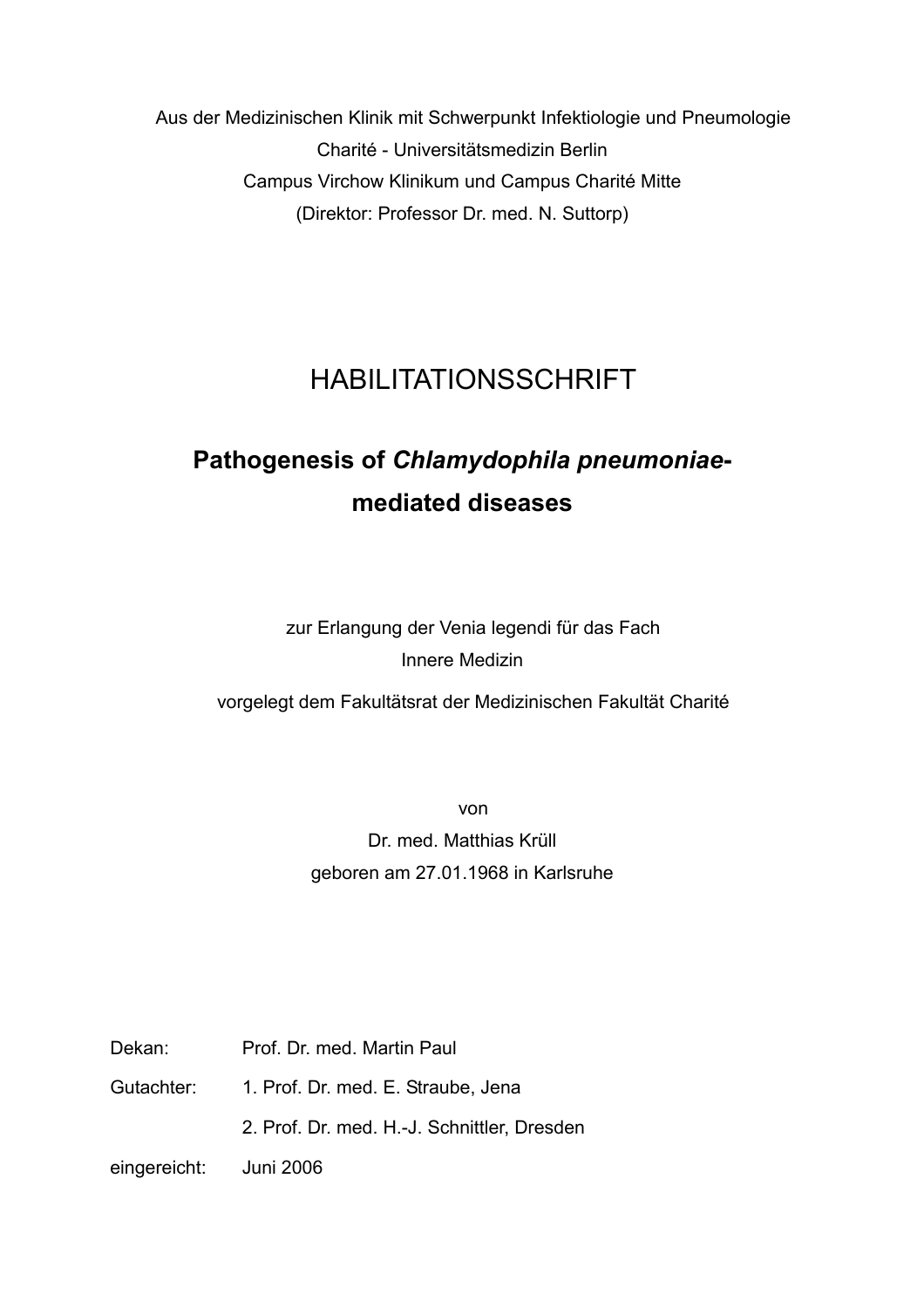**Für Ulli und meine Eltern Ursula und Harald Krüll**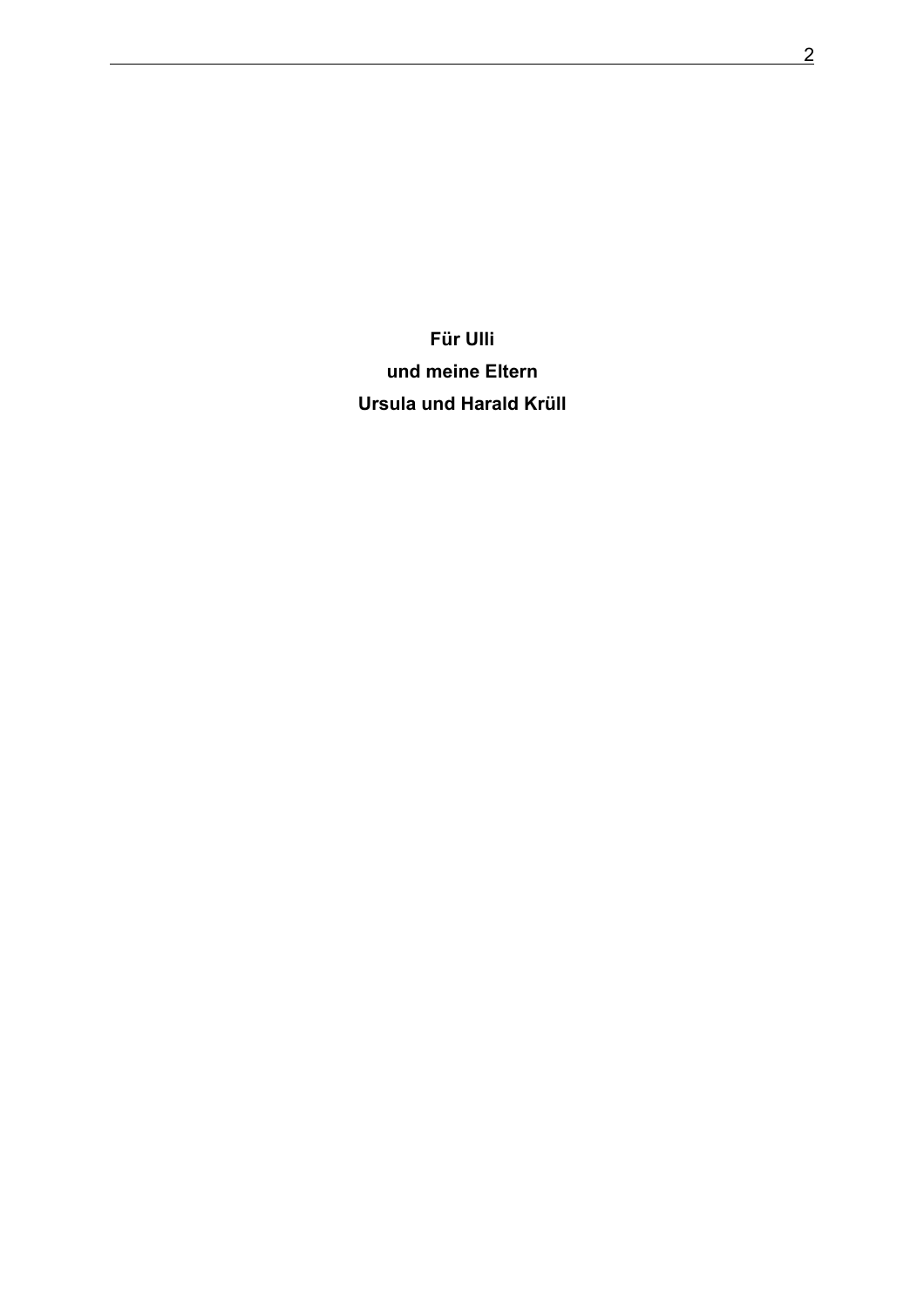### **I Inhaltsverzeichnis**

|                           | I Inhaltsverzeichnis |                                                                | 3  |  |
|---------------------------|----------------------|----------------------------------------------------------------|----|--|
|                           |                      | II Zusammenstellung ausgewählter Publikationen (chronologisch) | 5  |  |
| III Liste der Abkürzungen |                      |                                                                |    |  |
| 10<br>Abstract (engl.)    |                      |                                                                |    |  |
| Abstract (dt.)            |                      |                                                                | 11 |  |
| 1                         | <b>Introduction</b>  |                                                                | 12 |  |
| $\boldsymbol{2}$          |                      | Chlamydophila pneumoniae mediated diseases                     | 12 |  |
|                           | 2.1                  | Epidemiology, diagnosis and clinical manifestation             | 12 |  |
|                           | 2.1.1                | Epidemiology                                                   | 13 |  |
|                           | 2.1.2                | Diagnosis                                                      | 14 |  |
|                           | 2.2                  | Cell biology                                                   | 16 |  |
|                           | 2.3                  | Virulence factors                                              | 19 |  |
|                           | 2.3.1                | Chlamydial envelope/outer membrane complex                     | 19 |  |
|                           | 2.3.2                | Chlamydial heat shock protein 60 (cHsp60, GroEL-1)             | 20 |  |
|                           | 2.3.3                | <b>Chlamydial LPS</b>                                          | 21 |  |
|                           | 2.3.4                | Chlamydial protease- or proteasome-like activity factor (CPAF) | 22 |  |
|                           | 2.3.5                | Type III secretion system (TTS)                                | 22 |  |
|                           | 2.4                  | <b>Clinical manifestation</b>                                  | 23 |  |
|                           | 2.4.1                | C. pneumoniae and respiratory diseases                         | 23 |  |
|                           | 2.4.2                | C. pneumoniae and vascular diseases                            | 26 |  |
|                           | 2.5                  | Innate and adaptive immunity                                   | 28 |  |
|                           | 2.5.1                | Innate immunity                                                | 29 |  |
|                           | 2.5.2                | Adaptive immunity                                              | 31 |  |
|                           | 2.6                  | C. pneumoniae-mediated signal transduction in target cells     | 34 |  |
| 3                         | <b>Objectives</b>    |                                                                | 38 |  |
| 4                         | <b>Own Work</b>      |                                                                | 39 |  |

<span id="page-2-0"></span> $3<sup>3</sup>$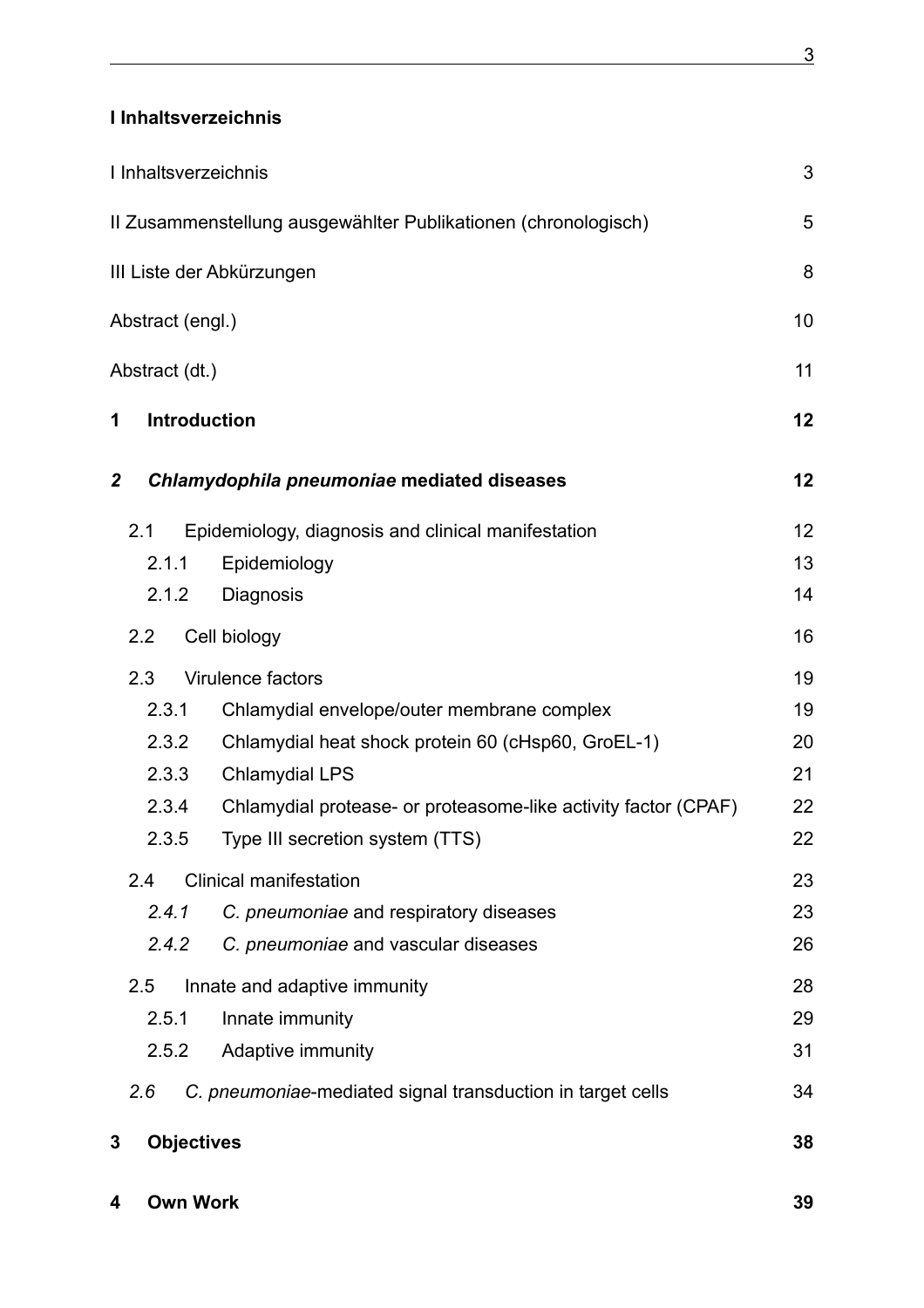|                | 4.1               | Importance of airway epithelial cells                      | 39 |
|----------------|-------------------|------------------------------------------------------------|----|
|                | 4.2               | Importance of endothelial cells                            | 41 |
|                | 4.2.1             | Endothelial cells as targets of pathogens                  | 41 |
|                | 4.2.2             | Endothelial cell infection and activation by C. pneumoniae | 43 |
|                | 4.2.3             | Signal transduction pathways activated in target cells     | 45 |
| 5              | <b>Discussion</b> |                                                            | 46 |
|                | 5.1               | C. pneumoniae and respiratory diseases                     | 46 |
|                | 5.2               | C. pneumoniae and vascular diseases                        | 48 |
|                | 5.3               | Mechanisms of target cell infection and activation         | 50 |
|                | 5.3.1             | Dead or Alive?                                             | 50 |
|                | 5.3.2             | Importance of chlamydial virulence factors                 | 51 |
|                | 5.3.3             | Importance of target cell receptors                        | 52 |
|                | 5.4               | Future research and therapeutic strategies                 | 54 |
| 6              | <b>Summary</b>    |                                                            | 55 |
| $\overline{7}$ | <b>References</b> |                                                            | 56 |
| 8              |                   | <b>Danksagung</b>                                          |    |
| 9              |                   | <b>Eidesstattliche Versicherung</b>                        | 84 |

4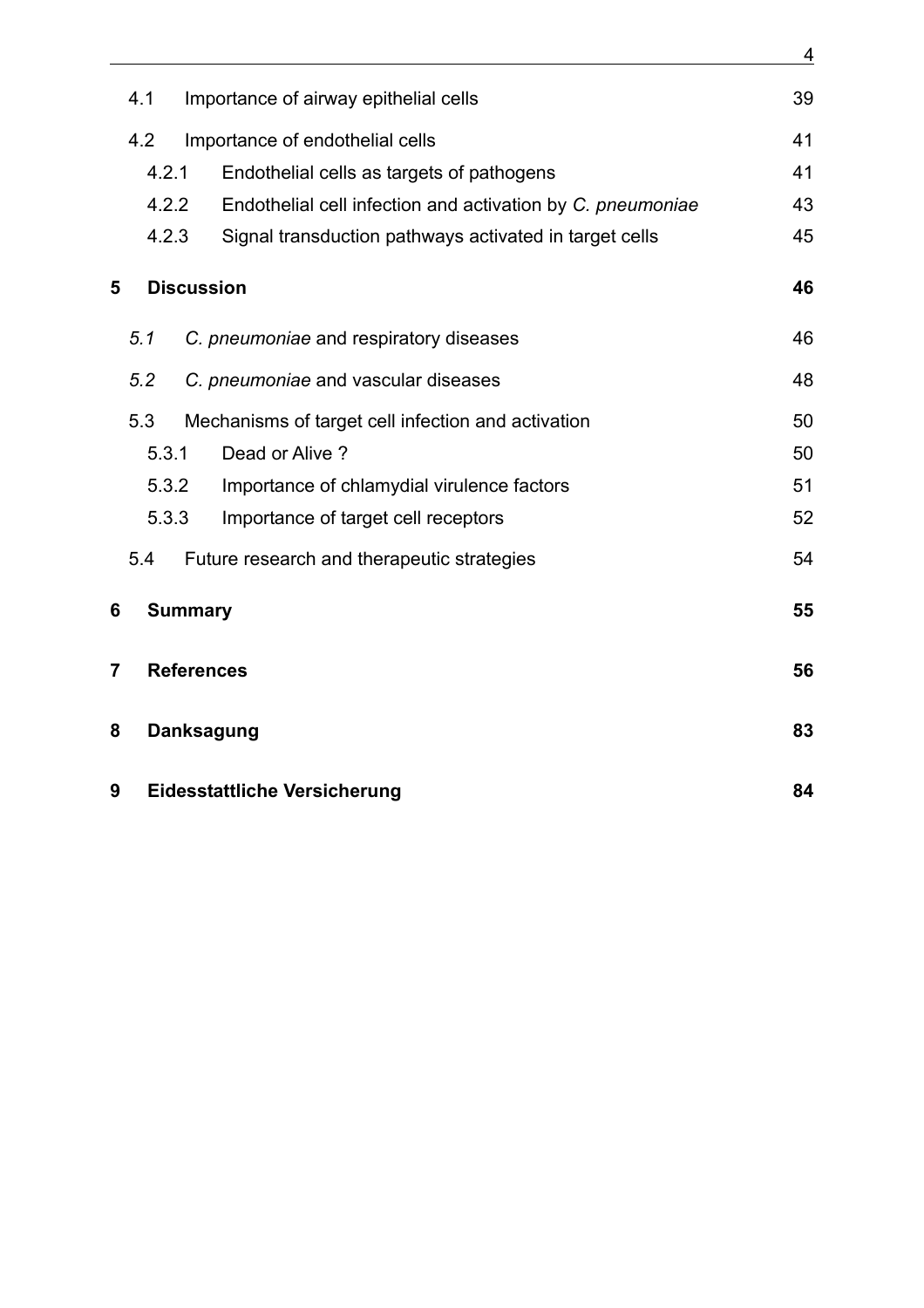#### **II Zusammenstellung ausgewählter Publikationen (chronologisch)**

Krüll M., C. Dold, S. Hippenstiel, S. Rosseau, J. Lohmeyer, and N. Suttorp. *Escherichia coli* hemolysin and *Staphylococcus aureus* alpha-toxin potently induce neutrophil adhesion to cultured human endothelial cells.

*J. Immunol.* 157:4133-4140, 1996. *1 K*

Krüll, M., R. Nöst, S. Hippenstiel, E. Domann, T. Chakraborty, and N. Suttorp. *Listeria monocytogenes* potently induces upregulation of endothelial adhesion molecules and neutrophil adhesion to cultured human endothelial cells. *J. Immunol.* 159:1970-1976, 1997. *2 K*

Schwarzer, N., R. Nöst, J. Seybold, S. K. Parida, O. Fuhrmann, M. Krüll, R. Schmidt, R. Newton, S. Hippenstiel, E. Domann, T. Chakraborty, and N. Suttorp. Two distinct phospholipases C of *Listeria monocytogenes* induce ceramide generation, nuclear factor-kappa activation, and E-selectin expression in human endothelial cells. *J. Immunol.* 161:3010-3018, 1998. *3 K*

Krüll, M., A. C. Klucken, F. N. Wuppermann, O. Fuhrmann, C. Magerl, J. Seybold, S. Hippenstiel, J. H. Hegemann, C. A. Jantos, and N. Suttorp. Signal transduction pathways activated in endothelial cells following infection with chlamydia pneumoniae. *J. Immunol.* 162:4834-4841, 1999. *4 K*

Jahn, U.\*, Krüll, M.\*, F. N. Wuppermann, A. C. Klucken, S. Rosseau, J. Seybold, J. H. Hegemann, C. A. Jantos, and N. Suttorp. Infection and activation of airway epithelial cells by *Chlamydia pneumoniae*.

*J. Infect. Dis*. 182:1678-1687, 2000. (\*both authors equally contributed) *5 K*

Hippenstiel S, S. Soeth, B. Kellas, O. Fuhrmann, J. Seybold, M. Krüll, C. v. Eichel-Streiber C, M. Goebeler, S. Ludwig, and N. Suttorp Rho proteins and the p38-MAPK pathway are important mediators for LPS-induced interleukin-8 expression in human endothelial cells.

*Blood* 95:3044-3051, 2000. *6 K*

<span id="page-4-0"></span><u>5. In the contract of the contract of the contract of the contract of the contract of the contract of the con</u>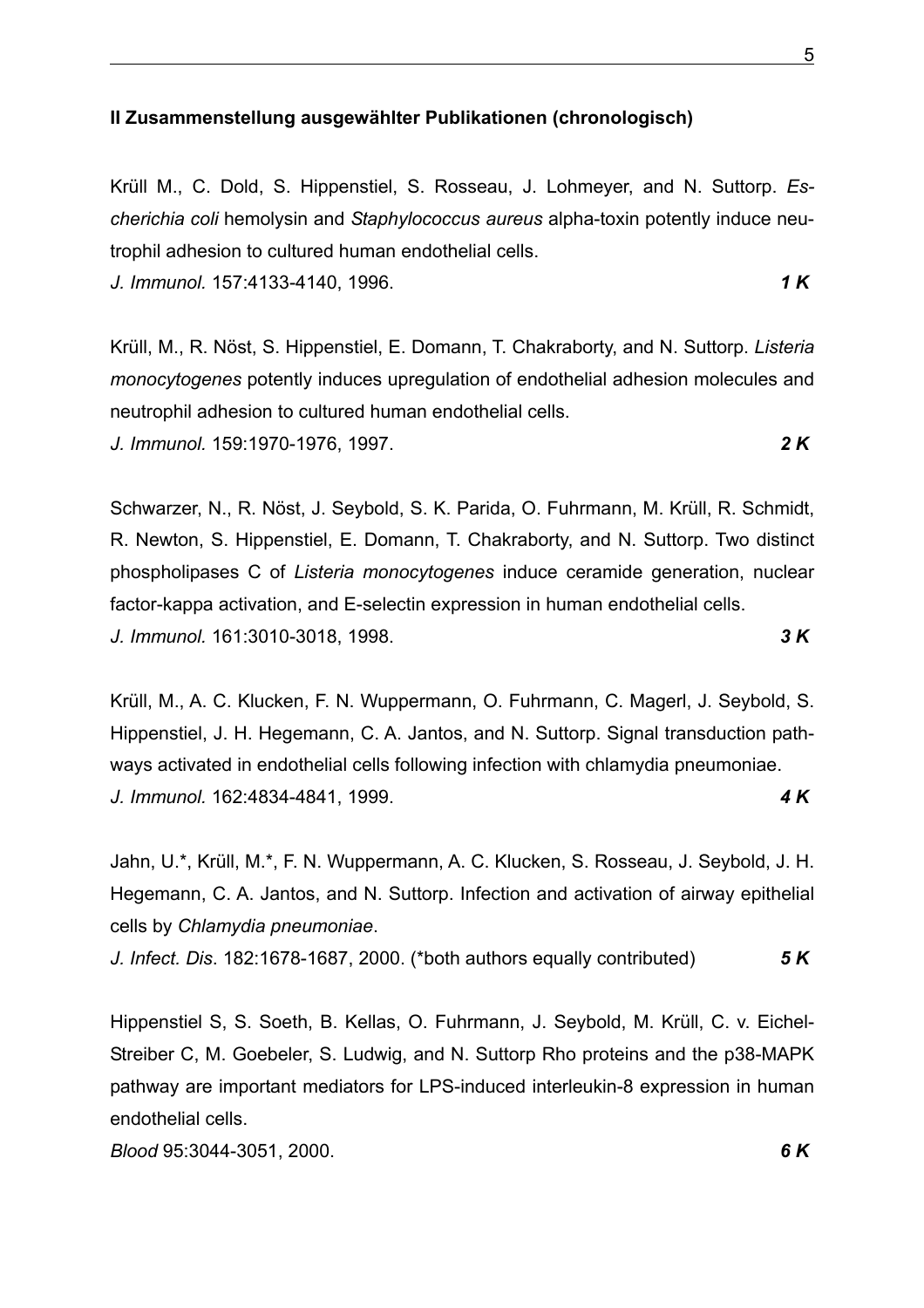Fuhrmann, O., M. Arvand, M. Krüll, S. Hippenstiel, J. Seybold, C. Dehio and N. Suttorp. *Bartonella henselae* outer membrane proteins (omp) induce NF-κB-dependent upregulation of adhesion molecules and subsequent neutrophil adhesion to human endothelial cells.

*Infect. Immun.* 69:5088-5097, 2001. *7 K*

Mayer, K., M. Merfels, M. Muhly-Reinholz M, S. Gokorsch, S. Rosseau, J. Lohmeyer, N. Schwarzer, M. Krüll, N. Suttorp, F. Grimminger, and W. Seeger. Omega-3 fatty acids suppress monocyte adhesion to human endothelial cells: role of endothelial PAF generation.

*Am. J. Physiol. Heart. Circ. Physiol*. 283:H811-818, 2002. *8 K*

Hippenstiel, S., M. Witzenrath, B. Schmeck, A. Hocke, M. Krisp, M. Krüll, J. Seybold, W. Seeger, W. Rascher, H. Schütte, and N. Suttorp. Adrenomedullin reduces endothelial hyperpermeability. *Circ. Res*. 91:618-625, 2002. *9 K*

Wissel, H., C. Schulz, M. Rüdiger, M. Krüll, P. A. Stevens, and R. R. Wauer. *Chlamydia pneumoniae* affect surfactant trafficking and secretion due to changes of type II cell cytoskeleton.

*Am. J. Respir. Cell Mol. Biol*. 29:303-313, 2003. *10 K*

Walter, C., J. Zahlten, B. Schmeck, C. Schaudinn, S. Hippenstiel, E. Frisch, A. C. Hocke, N. Pischon, H. K. Kuramitsu, J. P. Bernimoulin, N. Suttorp, and M. Krüll. *Porphyromonas gingivalis* strain-dependent activation of human endothelial cells. *Infect. Immun*. 72:5910-5918, 2004. *11 K*

Krüll, M., J. Kramp, T. Petrov, A. C. Klucken, A. C. Hocke, C. Walter, B. Schmeck B, J. Seybold, M. Maass, S. Ludwig, J. G. Kuipers, N. Suttorp, and S. Hippenstiel. Differences in cell activation by *Chlamydophila pneumoniae* and *Chlamydia trachomatis* infection in human endothelial cells. *Infect. Immun*. 72:6615-6621, 2004. *12 K*

Rosseau, S., K. Wiechmann, S. Moderer, J. Selhorst, K. Mayer, M. Krüll, A. C: Hocke, H. Slevogt, W. Seeger, N. Suttorp, J. Seybold, and J. Lohmeyer. *Moraxella catar-*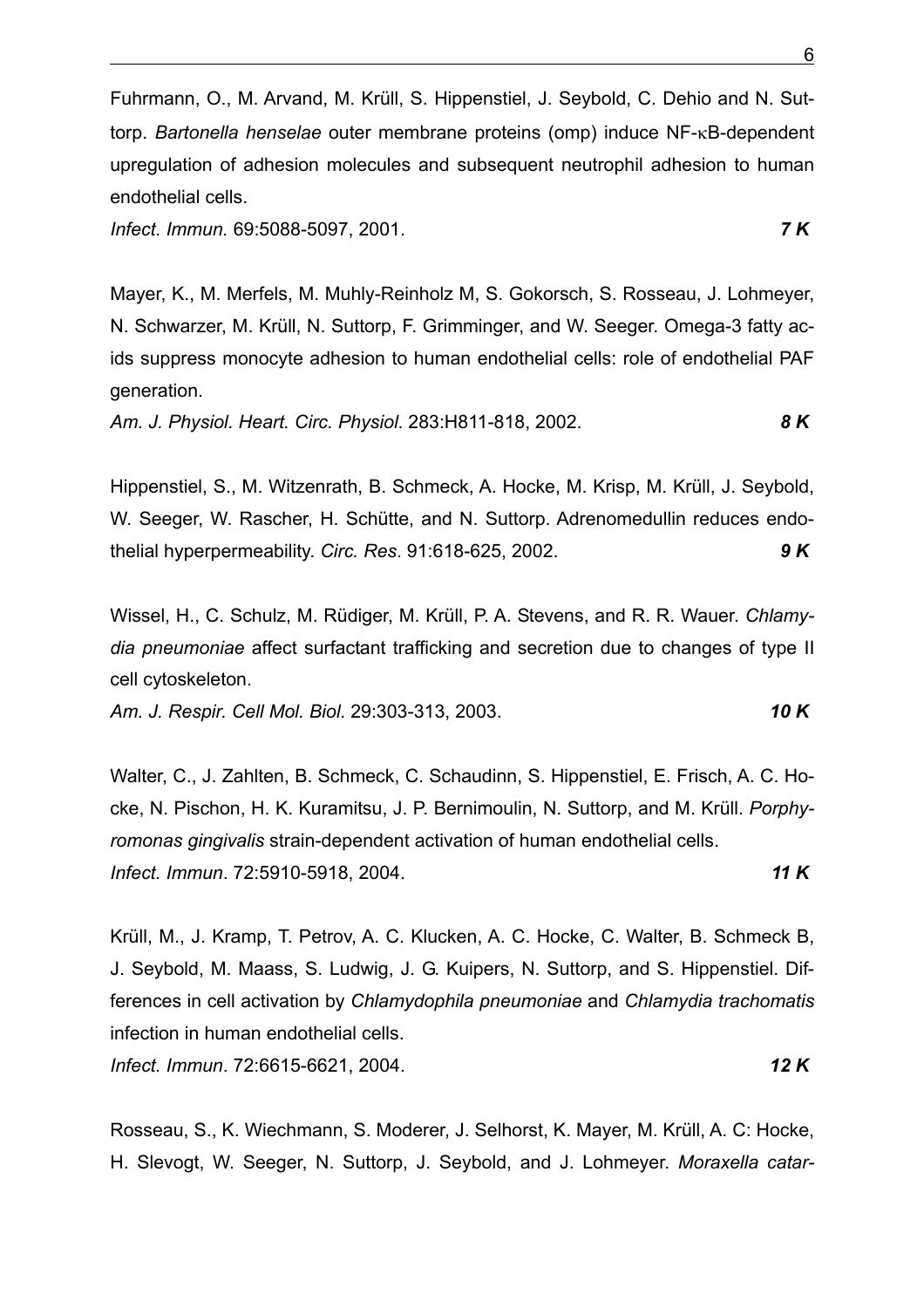*rhalis*-infected alveolar epithelium induced monocyte recruitment and oxidative burst. *Am. J. Respir. Cell Mol. Biol.* 32:157-166, 2005. *13 K*

Wissel, H., T. Müller, M. Rüdiger, M. Krüll, and R. R. Wauer. Contact of *Chlamydophila pneumoniae* with type II cell triggers activation of calcium-mediated NF-kappaB pathway.

*Biochim Biophys Acta.* 1743:37-48, 2005. *14 K*

Opitz, B., S. Förster, A. C. Hocke, M. Maass, B. Schmeck, S. Hippenstiel, N. Suttorp, and M. Krüll. Nod1-mediated endothelial cell activation by *Chlamydophila pneumoniae*.

*Circ. Res*. 96:319-326, 2005. *15 K*

Krüll, M., M. Mass, N. Suttorp, and J. Rupp. *Chlamydophila pneumoniae* – mechanisms of target cell activation.

*Thromb. Haemost.* 94:319-326, 2005. *16 K*

Krüll, M., P. Bockstaller, F. N. Wuppermann, A. C. Klucken, J. Mühling, B. Schmeck, J. Seybold, C. Walter, M. Maass, S. Rosseau, J. H. Hegemann, N. Suttorp, and S. Hippenstiel. Mechanisms of *Chlamydophila pneumoniae* mediated GM-CSF release in human bronchial epithelial cells.

*Am. J. Resp. Cell Mol. Biol.* 34:375-382, 2006. *17 K*

Krüll, M., F. N. Wuppermann, C. Scheiber, J. Kramp, J. Seybold, J. Mühling, M. Maass, J. H. Hegemann, N. Suttorp, and S. Hippenstiel. *Chlamydophila pneumoniae* heat shock protein-60 mediated target cell activation. *Infect. Immun.* In reply. 2006. *18 K*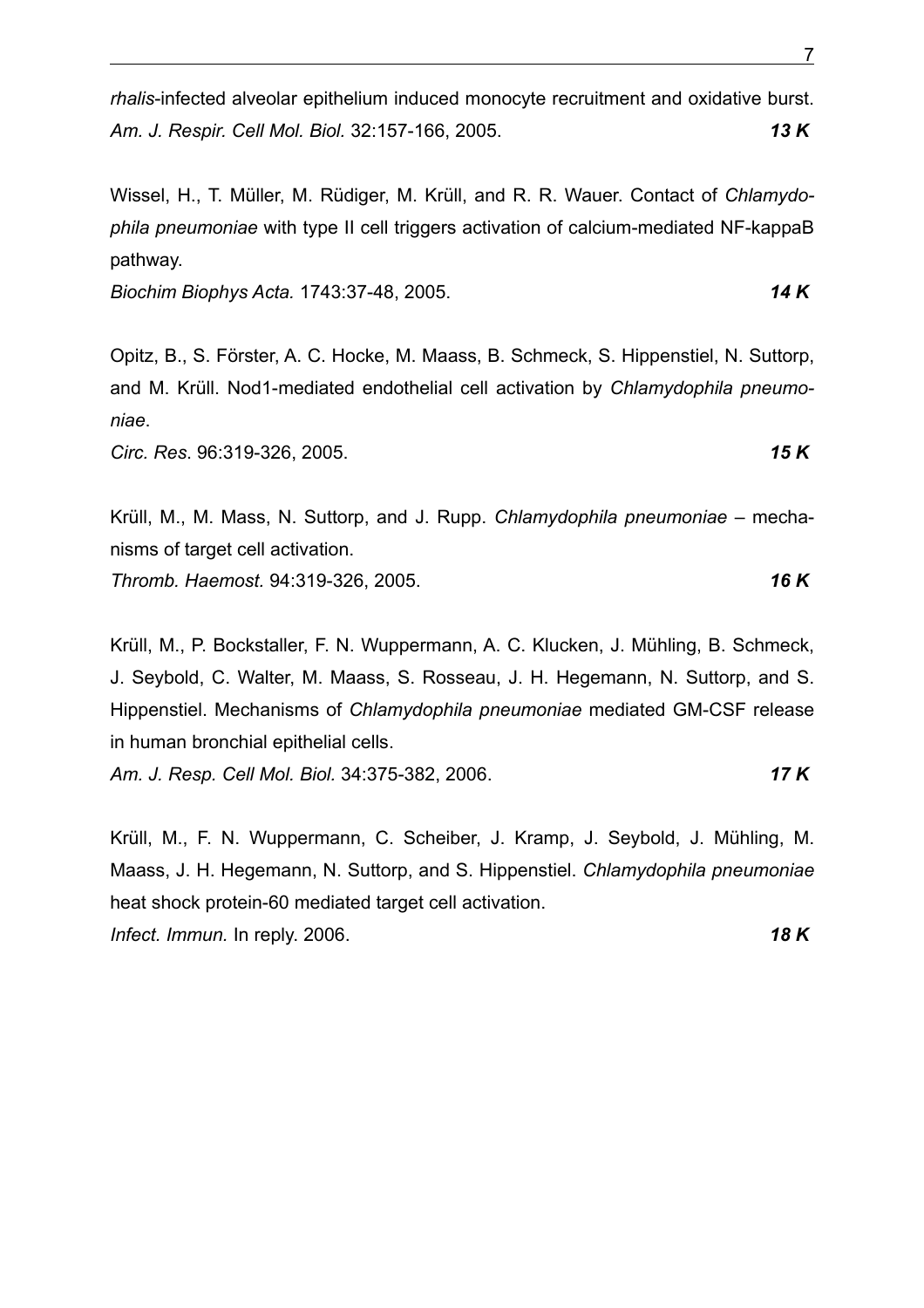# <span id="page-7-0"></span>**III Liste der Abkürzungen**

| <b>CAP</b>       | Community acquired pneumonia                            |
|------------------|---------------------------------------------------------|
| <b>CARD</b>      | Caspase recruitment domain                              |
| <b>CHD</b>       | Coronary heart disease                                  |
| <b>CLSM</b>      | Confocal laser scanning microscopy                      |
| <b>CMI</b>       | Cell mediated Immunity                                  |
| <b>COPD</b>      | Chronic obstructive pulmonary disease                   |
| <b>COX</b>       | Cyclooxygenase                                          |
| <b>CPAF</b>      | Chlamydial protease- or proteasome-like activity factor |
| <b>CTL</b>       | Cytotxic T-lymphocyte                                   |
| EB               | <b>Elementary Body</b>                                  |
| <b>ERK</b>       | Extracellular signal-activated protein kinase           |
| <b>FDA</b>       | Food and drug administration                            |
| <b>GAG</b>       | Glycosaminoglycan                                       |
| <b>GM-CSF</b>    | Granulocyte macrophage colony-stimulating factor        |
| <b>HAEC</b>      | Human arterial endothelial cell                         |
| <b>HIyA</b>      | E. coli hemolysin                                       |
| Hsp              | Heat shock protein                                      |
| <b>HUVEC</b>     | Human umbilival vein endothelial cells                  |
| $k$ B            | Inhibitor of NF- <sub>KB</sub>                          |
| ICAM-1           | Intercellular adhesion molecule-1                       |
| <b>IDO</b>       | Indoleamine 2,3-dioxygenase                             |
| EC               | <b>Endothelial cells</b>                                |
| IFN <sub>Y</sub> | Interferon- $\gamma$                                    |
| Ig               | Immunglobuline                                          |
| <b>IHC</b>       | Immunohistochemistry                                    |
| <b>IKK</b>       | I <sub>K</sub> B Kinase                                 |
| $IL1\beta$       | Interleukin-1 $\beta$                                   |
| $IL-8$           | Interleukin-8                                           |
| <b>LPS</b>       | Lipopolysaccharid                                       |
| <b>MAPK</b>      | Mitogen activated protein kinase                        |
| MIF-test         | Microimmunofluorescence test                            |
| <b>MOMP</b>      | Major outer membrane protein                            |
| $NF - \kappa B$  | Nuclear factor- <sub>KB</sub>                           |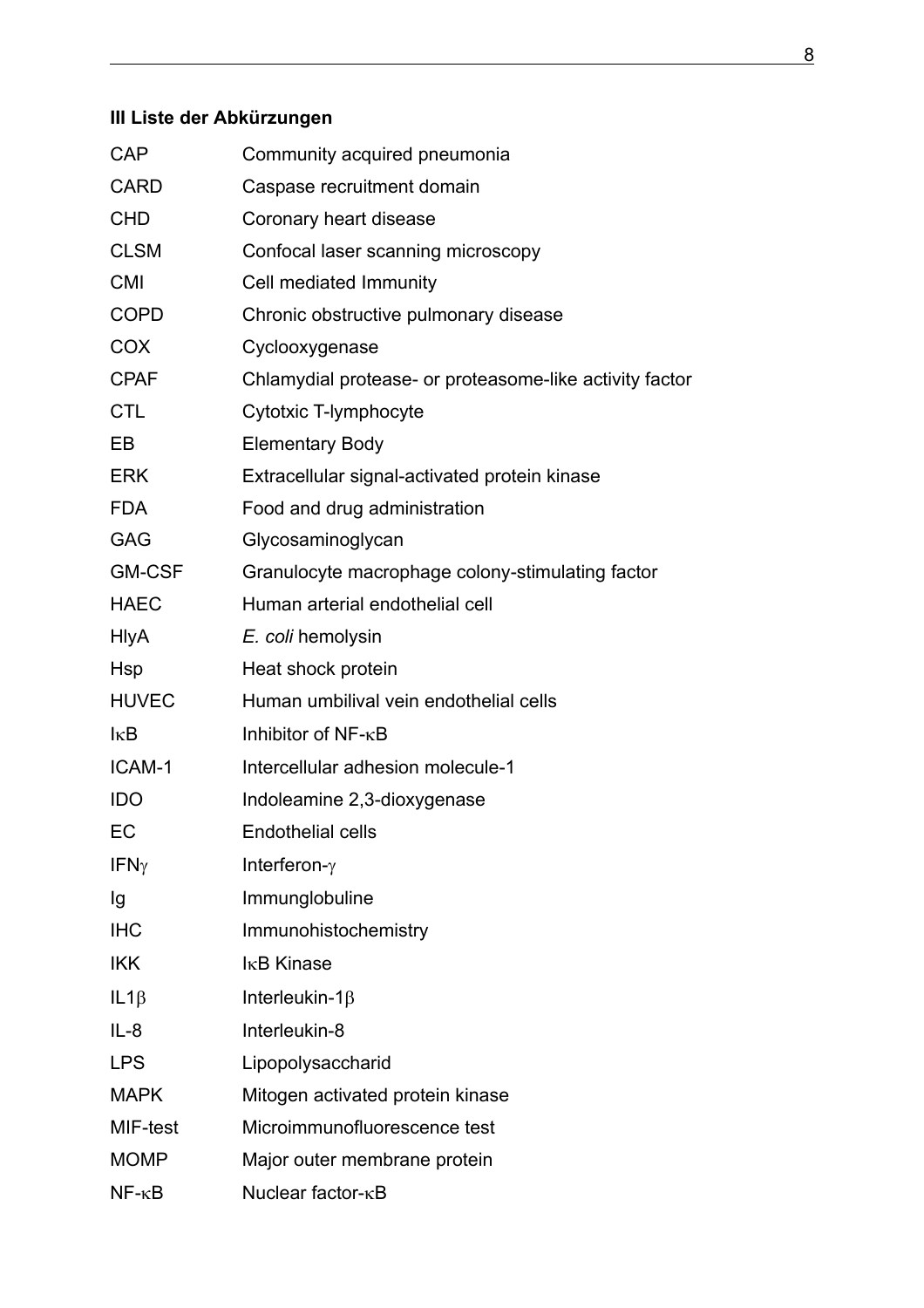| Nod-protein      | Nucleotide-binding oligomerization domain protein |
|------------------|---------------------------------------------------|
| NO(S)            | Nitric oxide syntase                              |
| <b>OMP</b>       | Outer membrane protein                            |
| <b>PAF</b>       | Platelet activating factor                        |
| <b>PAMP</b>      | Pathogen-associated molecular patterns            |
| <b>PCR</b>       | Polymerase chain reaction                         |
| PG               | Peptidoglycan                                     |
| PGE <sub>2</sub> | Prostaglandin-E <sub>2</sub>                      |
| PGI <sub>2</sub> | Prostacycline-I <sub>2</sub>                      |
| <b>PKC</b>       | Protein kinase C                                  |
| <b>PLC</b>       | Phospholipase                                     |
| <b>PMN</b>       | Polymorphonuclear neutrophile granulocyte         |
| <b>POMP</b>      | Polymorphic outer membrane protein                |
| <b>RB</b>        | <b>Reticulate Body</b>                            |
| <b>SAEC</b>      | Small airway epithelial cell                      |
| <b>SAPK</b>      | Stress activated protein kinase                   |
| SP-A             | Surfactant protein A                              |
| <b>TcdB</b>      | Clostridium difficile toxin-B                     |
| <b>TEM</b>       | Transmission electron microscopy                  |
| <b>TLR</b>       | Toll-like receptor                                |
| $TNF\alpha$      | Tumor necrosis factor- $\alpha$                   |
| <b>TTS</b>       | Typ III secretion system                          |
| VCAM-1           | Vascular cell adhesion molecule-1                 |
| <b>VSMC</b>      | Vascular smooth muscle cells                      |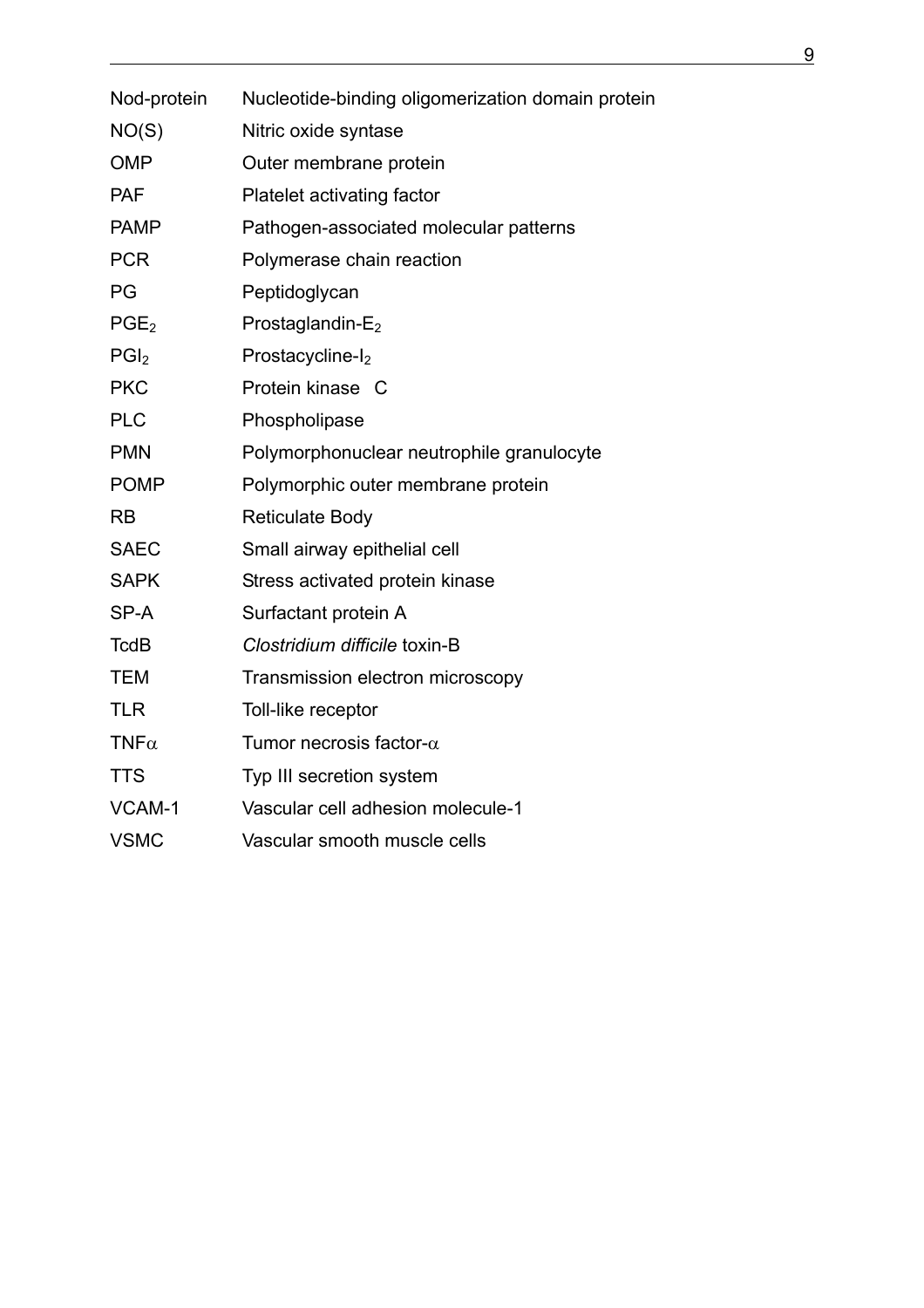### <span id="page-9-0"></span>**Abstract (engl.)**

*Chlamydophila (Chlamydia) pneumoniae,* a Gram-negative obligate intracellular bacterium, is a widespread respiratory pathogen causing sinusitis, pharyngitis, bronchitis and pneumonia. Repetitive or chronic persistent infections as a trigger/promoter of inflammation have been associated with an increased risk for asthma, chronic obstructive pulmonary disease (COPD) or vascular lesions. Although the genome of *C. pneumoniae* has been sequenced completely this information has not led yet to an understanding of the mechanisms of infection and target cell activation nor to the identification of potential chlamydial virulence factors. This work will give an overview on the pathogenesis of *C. pneumoniae*-induced acute and chronic infections. It will especially focus on mechanisms of target cell activation via putative host cell receptors and subsequently activated signal transduction pathways in epithelial and endothelial cells.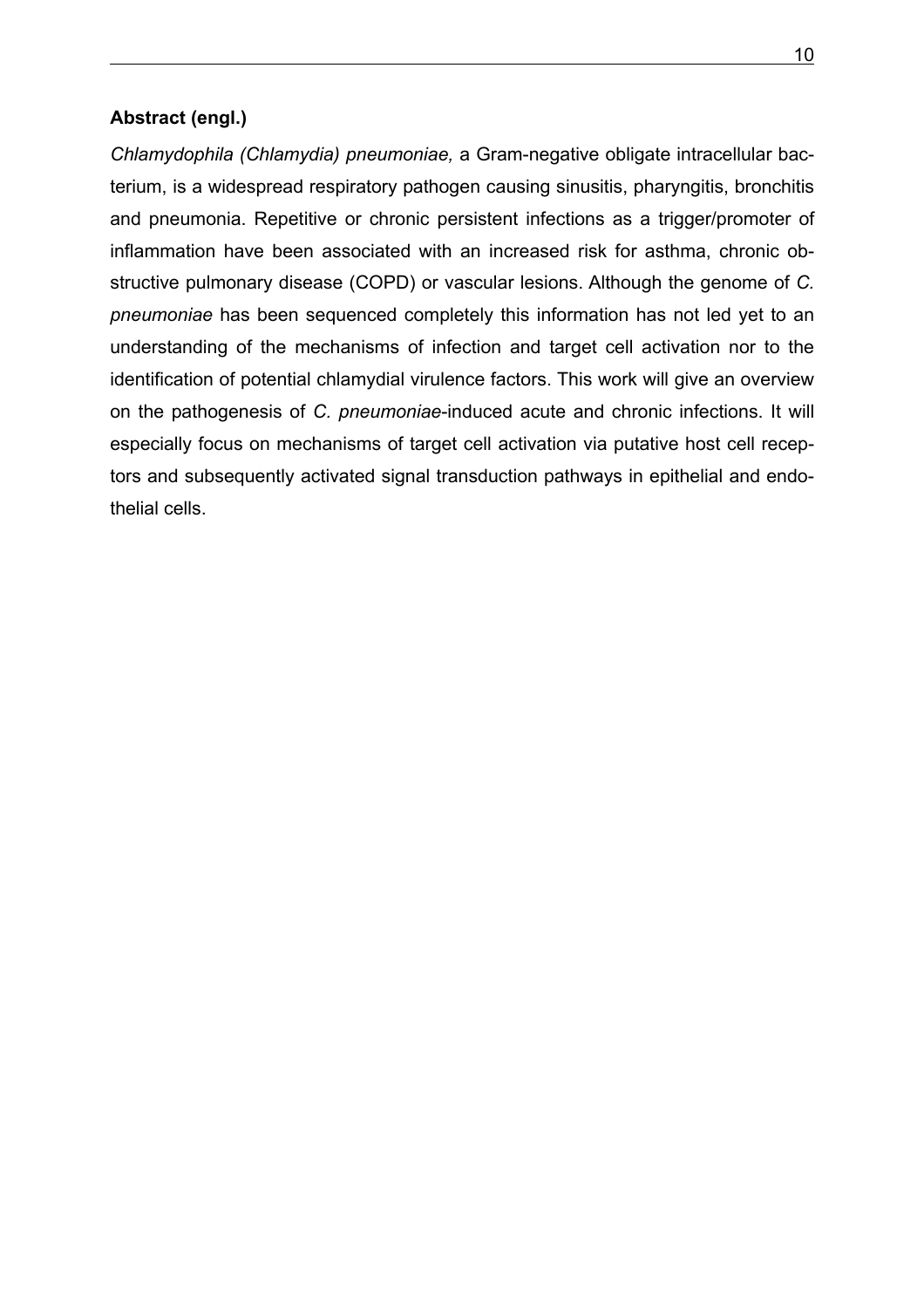### <span id="page-10-0"></span>**Abstract (dt.)**

*Chlamydophila (Chlamydia) pneumoniae,* ein weitverbreitetes Gram-negatives, obligat intrazelluläres Bakterium, ist ein häufiger Erreger respiratorischer Infektionen. Neben Bronchitiden, Sinusitiden und Pharyngitiden kann *C. pneumoniae* eine sogenannte atypische, lymphozytär geprägte Pneumonie hervorrufen. Repetitive/rezidivierende oder persistierende Infektionen mit *C. pneumoniae* werden als pathogenetisch bedeutsam für die Entwicklung chronischer respiratorischer Erkrankungen (Asthma bronchiale, chronisch obstruktive Bronchitis/COPD) sowie vaskulärer Läsionen mit dem vermehrten Auftreten von koronarer Herzkrankheit (KHK) und Arteriosklerose betrachtet. Obwohl das Genom von *C. pneumoniae* seit 1999 vollständig sequenziert ist, sind die Mechanismen der Wirtszellinfektion (Adhäsion, Invasion) und -aktivierung sowie die Bedeutung verschiedener chlamydialer Virulenzfaktoren weitgehend offen. Diese Arbeit gibt eine Übersicht über die Pathogenese akuter und chronischer *C. pneumoniae*-assoziierter Erkrankungen und fokussiert hierbei insbesondere auf die Mechanismen der Zielzellinfektion über potentielle Wirtszellrezeptoren sowie die nachfolgend aktivierten Signalübertragungswege in Epithel- und Endothelzellen.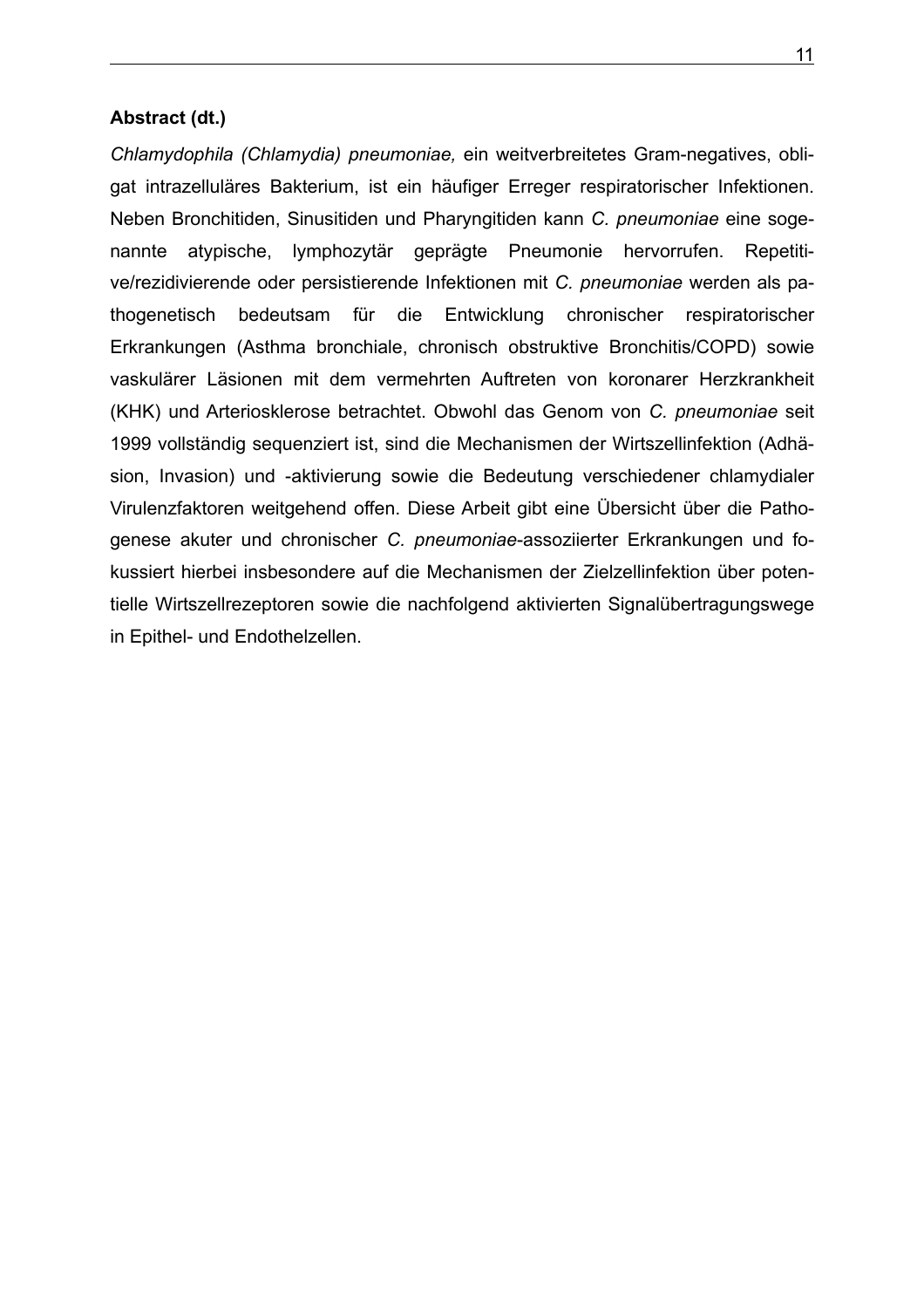## <span id="page-11-0"></span>**8 Danksagung**

Mein besonderer Dank gilt meinem akademischen Lehrer **Prof. Dr. N. Suttorp**, Direktor der Med. Klinik m. S. Infektiologie und Pneumologie, Charité, Universitätsmedizin Berlin. Er hat mich mit viel persönlichem Engagement immer wieder zur Umsetzung eigener Ideen motiviert, und hat mit vielen konstruktiven Diskussionen geholfen, nicht den Überblick zu verlieren und einen "klaren Kurs" zu halten.

Danken möchte ich auch meinen vielen Kolleginnen und Kollegen aus der Arbeitsgruppe. Vor allem die enge Zusammenarbeit und die kontroversen Diskussionen mit **PD Dr. Stefan Hippenstiel**, **Dr. Joachim Seybold** und **Andrea C. Klucken** haben sicher wesentlich zum Gelingen dieser Arbeit beigetragen.

Ich danke den technischen Angestellten (alphabetisch) unserer Arbeitsgruppe in Giessen **Petra Becker**, **Heike Geisel** und **Dipl. Ing. Susanne Tannert-Otto** sowie in Berlin **Valerie Jonston**, **Kerstin Möhr**, **Doris Stoll** und **Sylvia Schapke**, die Dank Ihres unermüdlichen Einsatzes und Ihrer großen Geduld halfen, den langen Weg von der ersten isolierten Zelle zur fertigen Arbeit auf den Punkt zu bringen.

Diese Arbeit konnte nur mit der Unterstützung der Koautoren der genannten Publikationen - allen voran **Prof. Dr. M. Maaß** - entstehen. Ihnen allen sei an dieser Stelle für die überaus fruchtbare Zusammanarbeit herzlich gedankt.

**Clemens** danke ich für die vielen gemeinsamen Erfahrungen im beruflichen und vor allem privaten Leben.

Bei der **Deutschen Forschungsgemeinschaft** und dem **Bundesministerium für Bildung und Forschung** bedanke ich mich für die finanzielle Unterstützung.

Mein ganz besonderer Dank geht zum Schluß an meine **Familie**. Meine **Eltern** haben mich während meines Studiums und in den folgenden Jahren in all meinen Entscheidungen konsequent und vorbehaltlos unterstützt. **Ulli** danke ich dafür, dass sie mir gezeigt hat, wie entscheidend bei allem im Leben die nötige Prise Glück ist. Sie hat mir die Kraft gegeben, diese Arbeit konsequent umzusetzen!